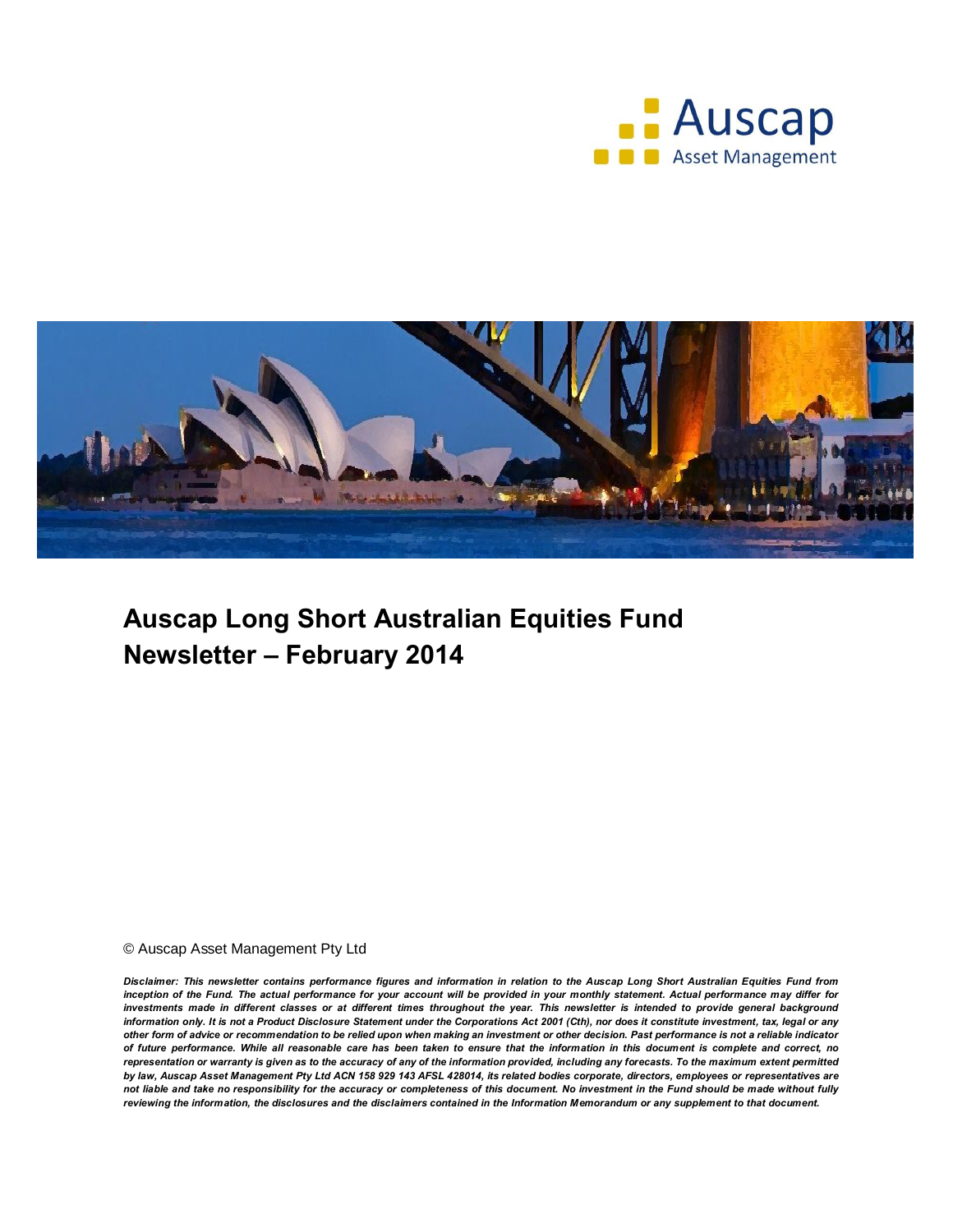

### **Welcome**

Welcome to the Auscap newsletter, an opportunity for us to report the performance of the Auscap Long Short Australian Equities Fund ("Fund+) to current and prospective investors. In each publication we will also discuss a subject that we have found interesting in our research and analysis of the market. We hope that you enjoy reading these snippets and encourage any feedback. In this edition we discuss why we are more risk averse when investing in Initial Public Offerings (IPOs) compared with companies that have been listed for a considerable period of time.

# **Overview**

The Fund was launched in December 2012 and targets strong absolute returns in excess of the RBA Cash Rate. The Fund focuses predominantly on fundamental long and short investments while utilising a multi-strategy approach to take advantage of shorter term market opportunities to increase returns, hedge the portfolio, protect capital and minimise volatility where prudent. The Fund will typically have 25-45 positions primarily in liquid stocks in the ASX200. Further information, including access for sophisticated investors to the Fundo Information Memorandum, is available at our website www.auscapam.com. Enquiries can be directed to info@auscapam.com.

# **Fund Performance**

The Fund returned 1.32% net of fees during January 2014. This compares with the benchmark return of 0.21%. Average gross capital employed by the Fund was 108.6% long and 13.2% short. Average net exposure over the month was +95.4%. At the end of the month the Fund had 29 long positions and 3 short positions. The Fund op biggest exposures at month end were spread across the consumer discretionary, telecommunications and financials sectors.



# **Fund Returns**

| <b>Period</b>          | <b>Auscap</b> | <b>Benchmark</b> |
|------------------------|---------------|------------------|
| January 2014           | 1.32%         | 0.21%            |
| Financial Year to date | 30.29%        | 1.49%            |
| Since inception        | 55.98%        | 3.24%            |

#### **Fund Exposure**

| <b>January 2014 Average</b> | % NAV  | <b>Positions</b> |
|-----------------------------|--------|------------------|
| Gross Long                  | 108.6% | 28               |
| <b>Gross Short</b>          | 13.2%  | 3                |
| Gross Total                 | 121.8% | 31               |
| Net / Beta Adjusted Net     | 95.4%  | 86.6%            |



# **Sector Exposure - 31 January 2014**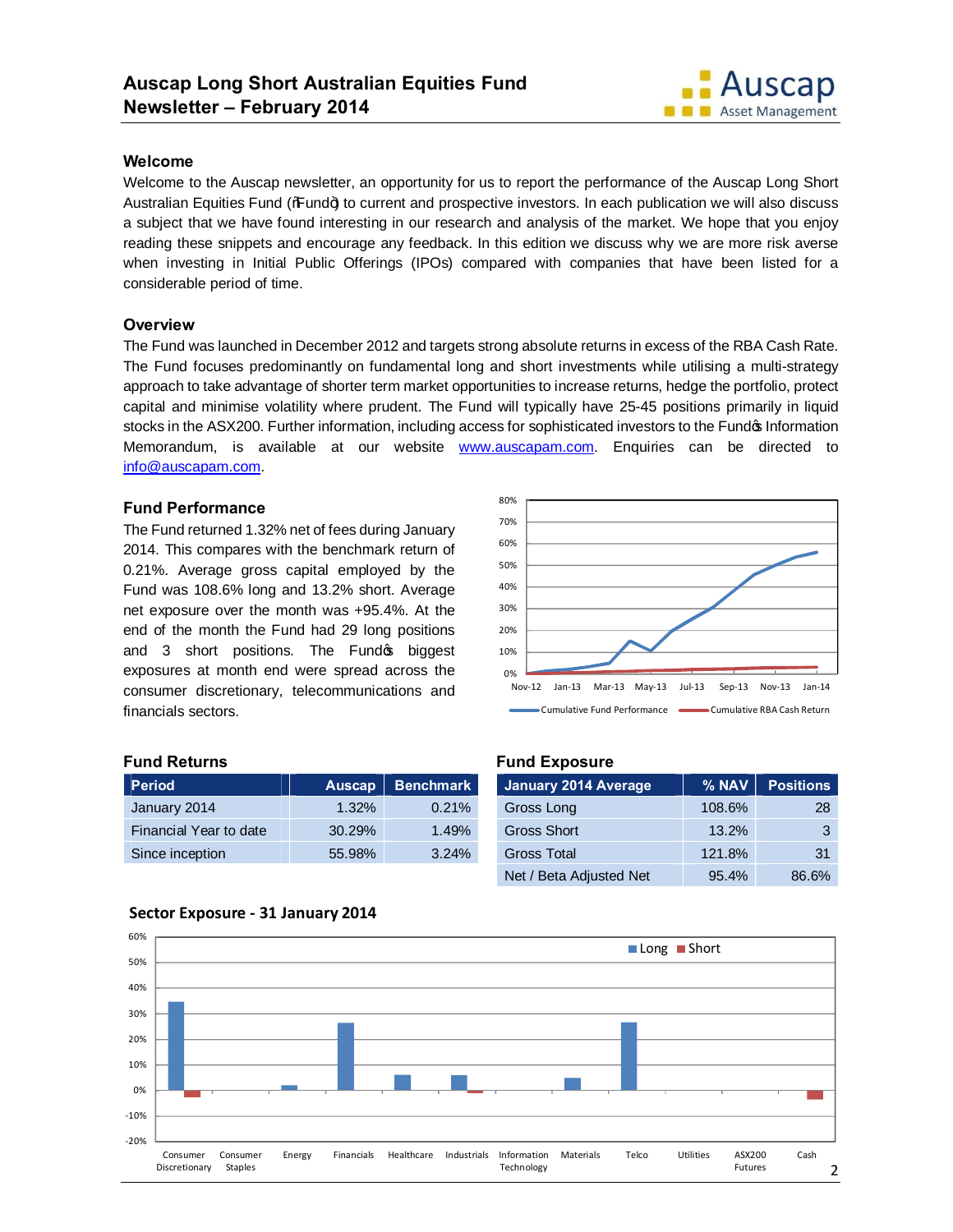

# **Pricing Asymmetric Information: How We Evaluate IPOs**

An Initial Public Offering (IPO). A company soon to be listed on a stock exchange for the first time. It often seems like an exciting prospect, with brokers highlighting the benefits of the earnings outlook for a business that was previously in private hands. Perhaps ito a brand that youge familiar with? Sometimes it might be one that youge very familiar with. That raises general interest even more. Indeed the IPO excitement was palpable in late 2013. And private owners of businesses obliged, raising \$11.8 billion in December 2013 alone, the most initial capital raised in any month in the history of the Australian Stock Exchange and almost half the aggregate initial capital raised in 2013.



#### **Initial Capital Raised On ASX Per Month**

Source: Australian Stock Exchange

It was difficult not to get swept up in the enthusiasm of the broad investment community. Our favourite quote during this period, admittedly heard second hand, was from an experienced fund manager who opined that he thought every one of his currently held stocks should be taken off the bourse and relisted, for he was sure they would come back on at a 50% premium!



#### **Capital Raised Via The Australian Stock Exchange**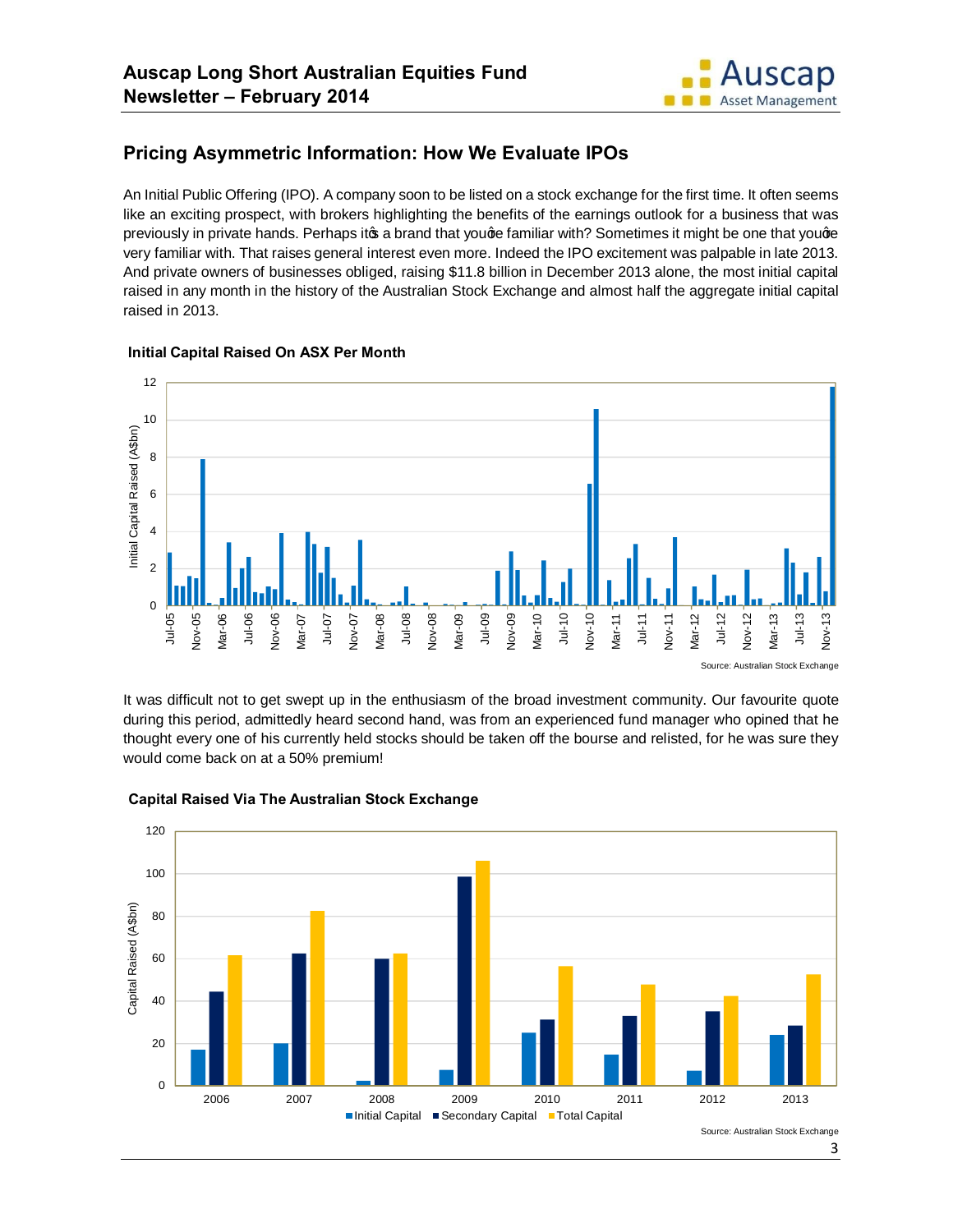

There were a few indicators for investors that caution was warranted during this period in relation to pricing around the initial public offerings. These included:

- · IPOs being priced at greater multiples of earnings than already listed peers, despite often a short company history of reported performance, seemingly optimistic forecasts and large existing shareholders selling down heavily through the process;
- IPOs frequently being priced in excess of 20x earnings, only to then list at huge premiums to these seemingly high prices;
- · IPOs closing to new investors prior to the formal release of the company prospectus (!); and
- Commentary from equity market participants that investors  $%$  ust needed to get involved  $+$  in all corporate activity, especially new floats, because stag profits were an easy way to generate returns.

The result was, unfortunately, that many investors in these IPOs suffered losses when they listed and quickly traded at discounts to their issue prices. In some cases, the risks associated with these IPOs had not been assessed properly in the pre-market period, but the market was quick to re-price the companies once listed.

There are, in fact, numerous reasons why we think *extra* care should be taken when evaluating any new float. Given the significant pipeline of IPOs on the horizon, with 26 significant potential 2014 listings identified by the Australian Financial Review on the 30<sup>th</sup> of January 2014, we thought it worthwhile to run through our process of identifying how we evaluate new issues.

#### Potential 2014 IPO pipeline

| In train<br>iSentia                  | <b>Burson Auto Parts</b>                     | Healthbridge                        | Healthscope                             | <b>Possible</b><br>Medibank Private            | <b>Fleet Partners</b>                                 |
|--------------------------------------|----------------------------------------------|-------------------------------------|-----------------------------------------|------------------------------------------------|-------------------------------------------------------|
| <b>Spotless Group</b><br>3P Learning | <b>SCA Hygiene</b><br>Peters Ice Cream       | I-Med<br>Ozsale                     | <b>SG Fleet</b><br><b>IDP</b> Education | <b>Link Market Services</b><br>RetireAustralia | <b>Qantas Frequent Flyer unit</b><br>Energy Australia |
| Mantra Group<br><b>Stag Beef</b>     | <b>Charter Hall Indutrial REIT</b><br>lapara | Alceon mezzanine fund<br>U & D Coal | <b>ACM</b>                              | <b>Genworth Australia</b>                      |                                                       |

Source: Australian Financial Review, Dealogic

Every manager has an investment review process. For us this involves the following basic steps:

- Review of industry dynamics and the relevant company opposition within the industry;
- Financial analysis of the company of accounts and historical returns on invested capital; and
- Valuation analysis to determine an estimate of the company of worth.

If we are looking at a new issue though, we also want to evaluate the risk associated with the information asymmetry between the buyer and the seller. This is somewhat unique to primary issuance.

Buying shares in companies that have been listed for a considerable period of time is done in an environment where, most of the time, both the buyer and the seller have access to the same publicly available information. The company of financials have been recorded in public disclosures that span many years and can be sought out and evaluated by any investor. It is the interpretation of the data and the analysis of the company that determines the success or failure of investment decisions. A transaction between the buyer and seller in this environment does not involve any information arbitrage, where the seller has significantly more knowledge about the financials and state of the company than the buyer.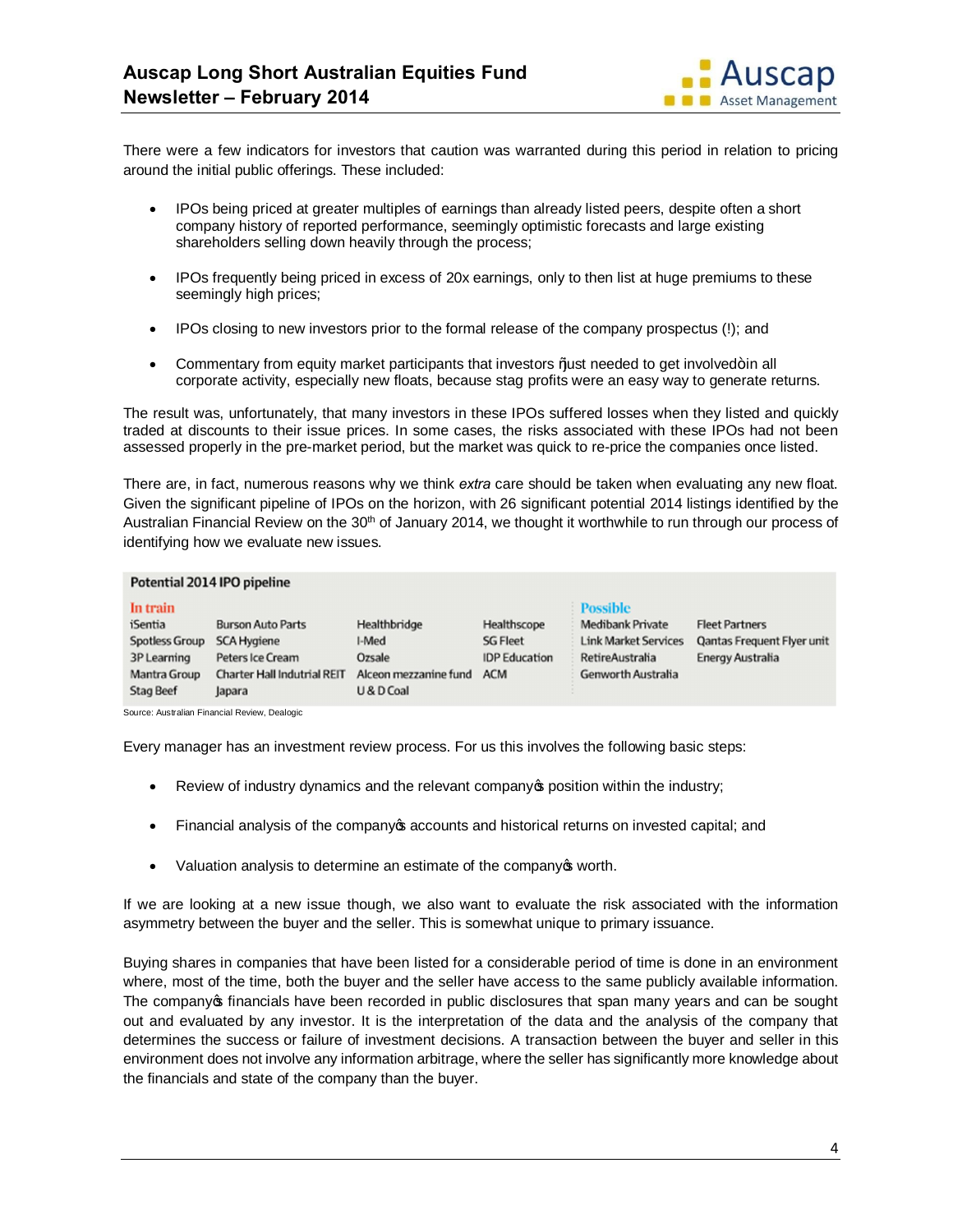

This is not the case in an IPO, where shares in the company are typically purchased from a vendor, at a price that the vendor is happy to accept. In this case a few additional questions need to be answered before we are willing to participate in a float.

#### **Where is the cash raised going?**

If capital is being raised to fund business expansion, especially where the capital would not be available to the private owners of the business via the debt capital market, then we can evaluate the existing business and expansion opportunity alongside the current owners. Here our interests are aligned with those who have successfully nurtured the company and know it best. If the capital raised is to pay out existing shareholders, we have a different question to ponder.

# **Why is the vendor selling?**

Vendors sell for a number of reasons, but one constant is that they rarely sell unless they think they are getting at least a fair price for their business. If they are selling out entirely, especially where their stake in the business is a significant amount of capital that they are unlikely to have an immediate personal use for, the price they are receiving must be a good one. We are wary of two things during this sale process. Firstly, the vendor knows the business, and most probably the industry, far better than we do as managers of capital. Secondly, a vendor typically has a personal attachment to a business that would make them reluctant to sell unless the price was significantly attractive. There are many valid reasons for a vendor selling, but investors should not be prepared to pay more than a fair price, because the risks are skewed against the buyer. Which then brings us to our final question.

#### **How are the interests of shareholders aligned with those of management?**

If the vendor is selling, how are managementos interests aligned with the shareholders? Do they have sufficient skin in the game? We might add at this point that we would not consider an allocation of free shares or options as an appropriate way to ensure an alignment of interests. A manager is aligned by investing a significant amount of his or her own capital, be it human capital (labour) or monetary capital, in the company. Managers can be aligned by basing a *significant* part of their pay on performance, but only if the dependent variable is *actually* good performance, as opposed to simply being in the job for a period of time.

Clearly the answers to these questions affect our view of the risks associated with purchasing shares in an IPO. That said, we are still reluctant to become involved in new floats that areng issued at a discount to both existing comparable companies *and* our base case valuation, if not only because of the information disadvantage that we are faced with in this transaction. This information asymmetry equates to additional risk for an investor, for which additional prospective return is the only available remedy. In situations where we dong believe that we have received compensation for any additional risk taken, we are happy to pass on the opportunity. After all, there is no compulsion to purchase from a willing vendor when a secondary market will subsequently exist.

After reporting season finishes at the end of February, we are confident that there will be an abundance of IPO $\phi$ in the offing. With relatively few opportunities in the market that currently represent compelling value, and the market more broadly not only concentrated but trading on multiples that are fair to full in nature, there is the risk that, as in late 2013, the IPO market will overheat. This is particularly so given the relatively few liquid alternatives to equities available to investors for generating real returns in an environment where the RBA target cash rate is 2.5% and term deposits are at record levels, as per the chart below.